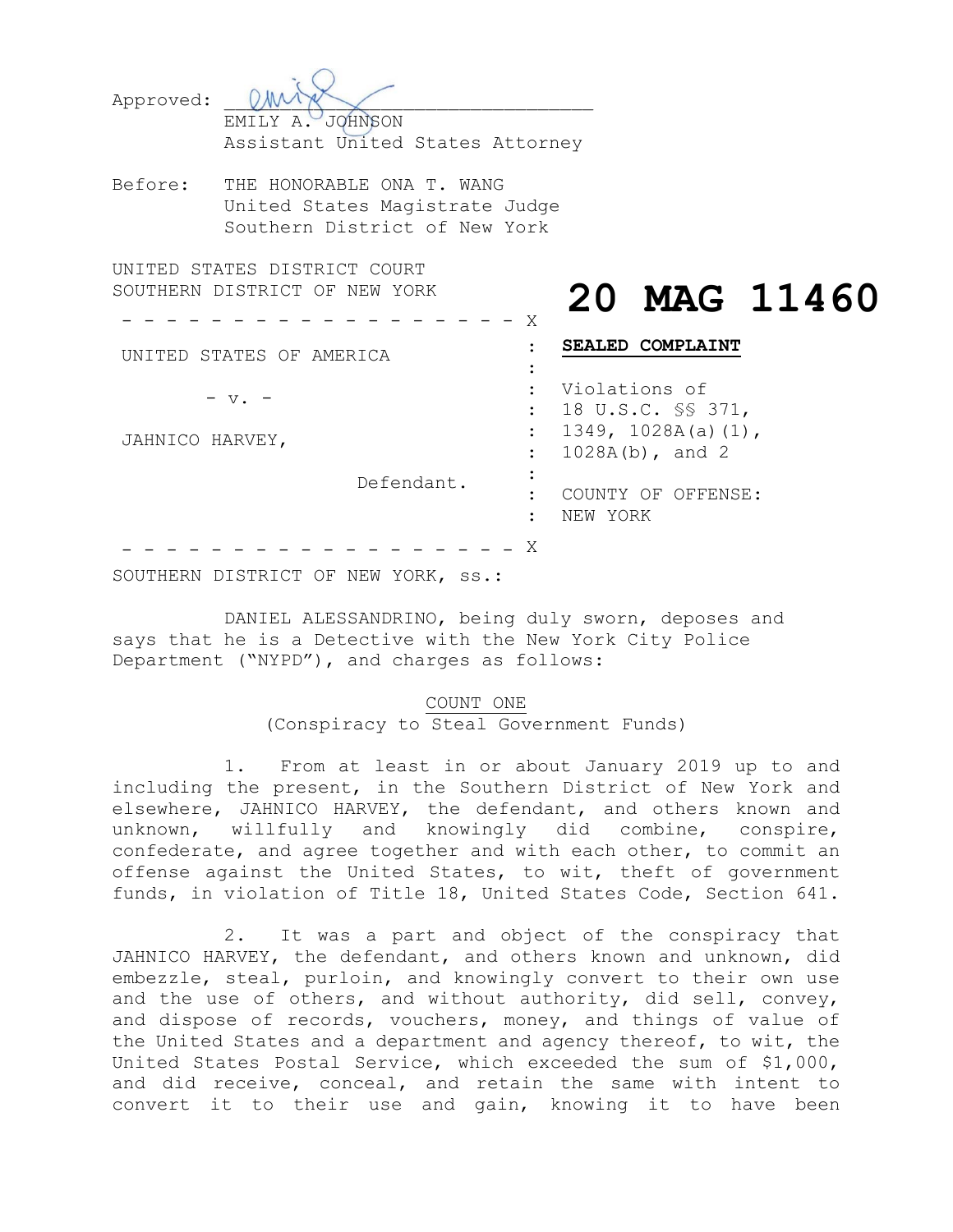embezzled, stolen, purloined and converted, in violation of Title 18, United States Code, Section 641.

# OVERT ACTS

3. In furtherance of the conspiracy, and to effect the illegal object thereof, the following overt act, among others, was committed in the Southern District of New York and elsewhere:

a. On or about December 3, 2019, JAHNICO HARVEY, the defendant, personally cashed at a post office in Manhattan a legitimately-issued postal money order ("Legitimate Postal Money Order-1"), which had been obtained through the exchange of a postal money order stolen from a post office in Brooklyn, New York ("Stolen Postal Money Order-1"), for cash and Legitimate Money Order-1.

(Title 18, United States Code, Section 371.)

#### COUNT TWO

(Conspiracy to Commit Bank Fraud)

4. From at least in or around January 2018, up to and including the present, in the Southern District of New York and elsewhere, JAHNICO HARVEY, the defendant, and others known and unknown, willfully and knowingly did combine, conspire, confederate, and agree together and with each other to commit bank fraud, in violation of Title 18, United States Code, Section 1344.

5. It was a part and object of the conspiracy that JAHNICO HARVEY, the defendant, and others known and unknown, willfully and knowingly, would and did execute a scheme and artifice to defraud a financial institution, the deposits of which were then insured by the Federal Deposit Insurance Corporation, and to obtain moneys, funds, credits, assets, securities, and other property owned by, and under the custody and control of, such financial institution, by means of false and fraudulent pretenses, representations, and promises, in violation of Title 18, United States Code, Section 1344.

(Title 18, United States Code, Section 1349.)

# COUNT THREE (Aggravated Identity Theft)

6. From at least in or around January 2018, up to and including the present, in the Southern District of New York and elsewhere, JAHNICO HARVEY, the defendant, knowingly did transfer,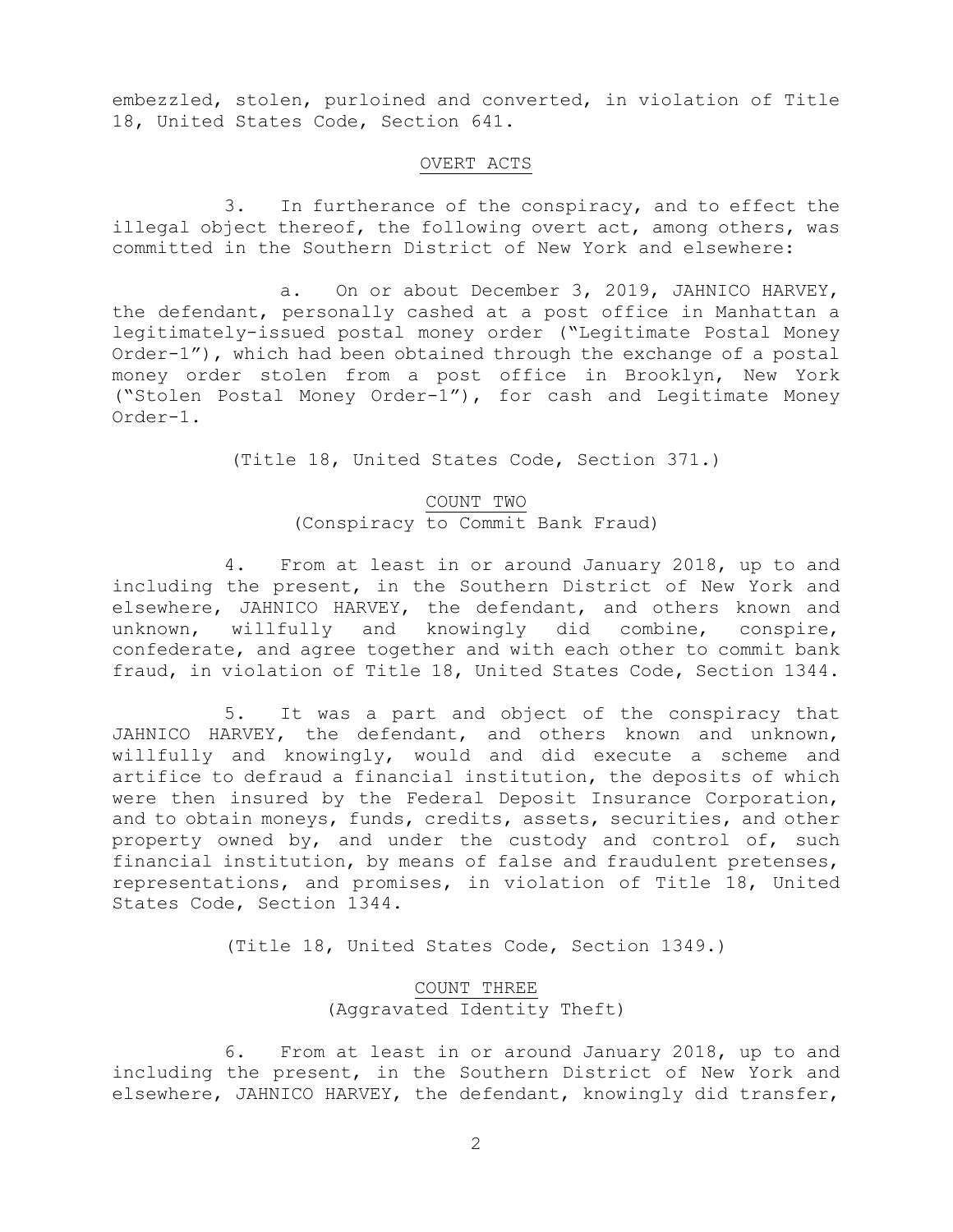possess, and use, without lawful authority, a means of identification of another person, during and in relation to a felony violation enumerated in Title 18, United States Code, Section 1028A(c), to wit, HARVEY used the banking information of third parties to withdraw funds from accounts in which fraudulent, forged and/or altered checks had been deposited, in relation to the conspiracy to commit bank fraud charged in Count Two of this Complaint.

> (Title 18, United States Code, Sections 1028A(a)(1), 1028A(b), and 2.)

7. I am a Detective with the NYPD. I have been personally involved in the investigation of this matter, and I base this affidavit on that experience, my conversations with other law enforcement officials, and my examination of various reports and records. Because this affidavit is being submitted for the limited purpose of demonstrating probable cause, it does not include all the facts I have learned during the course of my investigation. Where the contents of documents and the actions, statements, and conversations of others are reported herein, they are reported in substance and in part, except where otherwise indicated.

#### **Overview**

8. Based on my involvement in this investigation, I have learned that JAHNICO HARVEY, the defendant, and others known and unknown, engaged in at least in two schemes: (i) a scheme involving postal money orders stolen from the United States Postal Service ("USPS") (the "Money Order Scheme"), from at least in or about January 2019 up to and including the present, and (ii) a scheme involving fraudulent, forged, and/or altered checks (the "Check Fraud Scheme"), from at least in or about January 2018 up to and including the present.

#### **The Money Order Scheme**

#### Background on Postal Money Orders

9. Based on my involvement in this investigation and my conversations with other law enforcement officers, I have learned the following, in substance and in part:

a. USPS money orders can be purchased at any United States Post Office in any amount up to \$1,000 U.S. dollars. Postal money orders contain a unique serial number that is preprinted on each postal money order.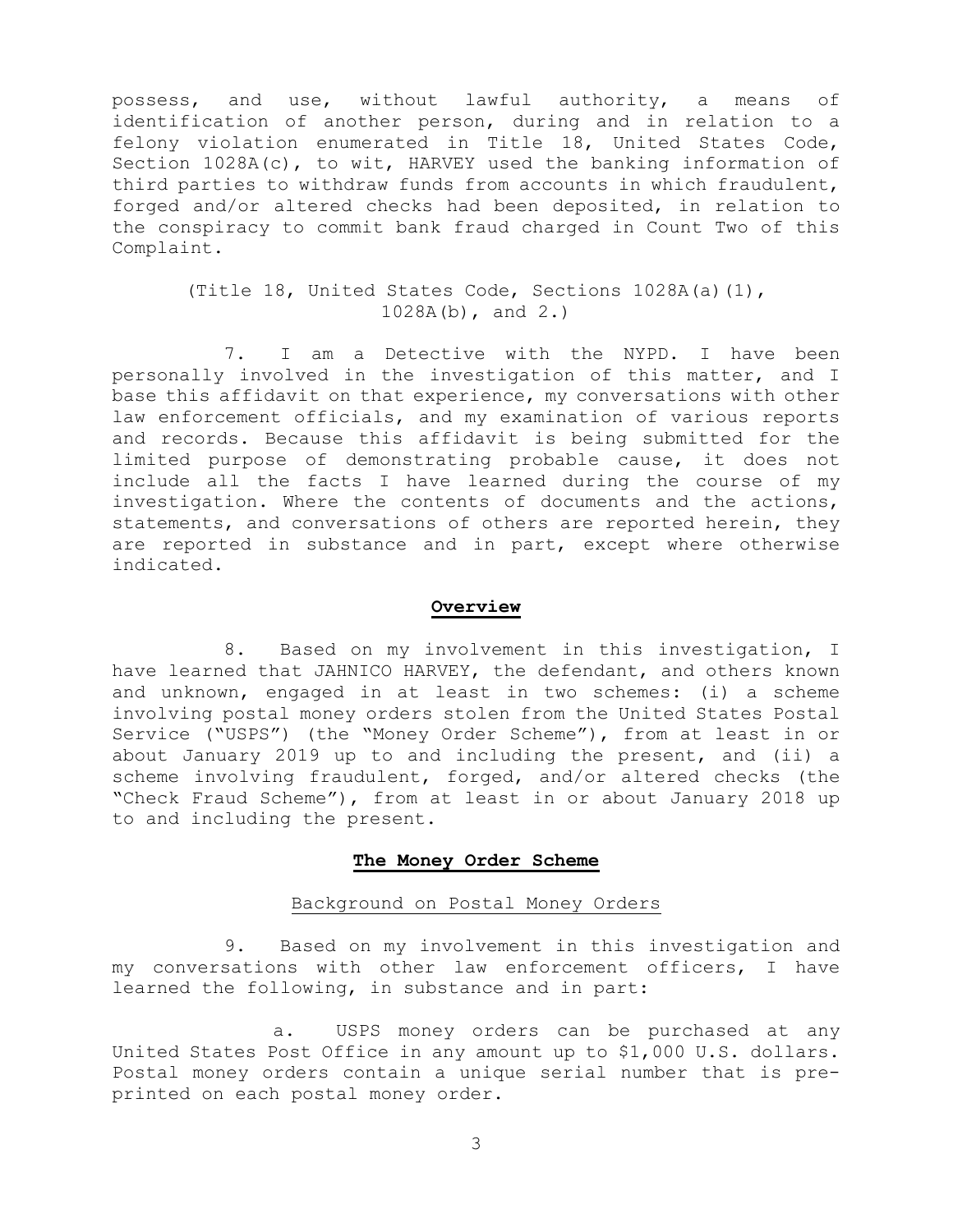b. Prior to circulation, postal money orders are packaged in shrink-wrapped blocks containing 100 postal money orders in each wrapped package. These shrink-wrapped blocks of postal money orders are stored inside of a vault in each post office.

c. Postal money orders contain blank lines for the name and address of the sender, as well as the payee, of the postal money order. When a customer purchases a postal money order at a post office, the USPS clerk prints the date of purchase, post office code, a number identifying the clerk, and amount of the purchase on the postal money order. The customer fills in the name and address information for the sender and payee.

# Overview of the Money Order Scheme

10. Based on my involvement in this investigation, my conversations with other law enforcement officers, and my review of documents and records, I have learned the following, in substance and in part:

a. From at least in or about January 2019 up to and including the present, in the Southern District of New York and elsewhere, JAHNICO HARVEY, the defendant, and others known and unknown, conspired to defraud the United States by cashing postal money orders that had been stolen from post offices in Manhattan, the Bronx, Brooklyn, Queens, Long Island, New Jersey, and Arkansas.

b. In furtherance of the money order scheme, members of the conspiracy obtained blank stolen postal money orders, occasionally still in the shrink-wrapped blocks containing 100 postal money orders. These stolen postal money orders lacked the date, post office code, clerk code, and amount printed by the USPS clerk at the time of a legitimate purchase.

c. To cash the blank stolen postal money orders, members of the conspiracy used computer software to mimic the legitimate USPS printing of date, post office code, clerk code, and amount on the stolen blank postal money orders.

d. Members of the conspiracy then cashed the altered stolen money orders at banks and post offices, using their own names and identification, the names of third parties, or fake names. When members of the conspiracy used the names of third parties or fake names, the members of the conspiracy typically presented fraudulent identification bearing their own photograph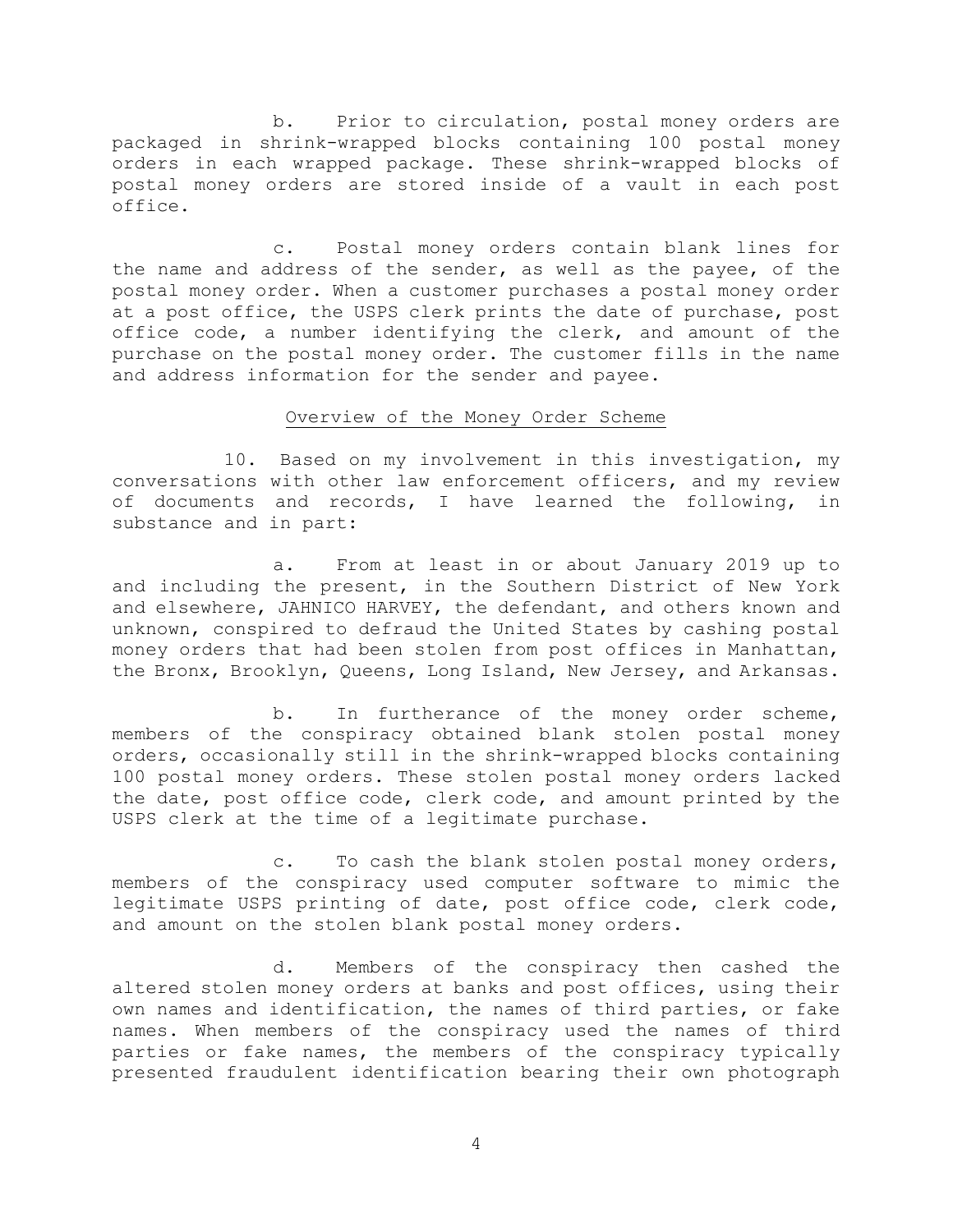but the personal information of a third party or fake personal identifying information.

e. The postal money orders cashed by members of the conspiracy originated from 18 post offices. In total, more than 15,000 postal money orders have been stolen from those 18 post offices. At a face value of up to \$1,000 per postal money order, the theft of postal money orders results in a potential loss to USPS of up to \$15 million.

# HARVEY's Participation in the Money Order Scheme

*"Keith Green"* 

11. Based on my involvement in this investigation, my conversations with other law enforcement officers, and my review of documents and records, including from USPS, NYPD, utilities companies, a social media platform, and information recovered from the phone of a co-conspirator ("CC-1") which was seized incident to the arrest of CC-1 and was searched pursuant to a judicially authorized search warrant issued on or about October 28, 2019, I have learned the following, in substance and in part:

a. Approximately 1,700 postal money orders have been stolen from a post office located in Brooklyn, New York (the "Rugby Post Office").

b. Approximately 100 postal money orders have been stolen from a different post office located in Brooklyn, New York (the "Brownsville Post Office").

c. On or about November 5, 2019, a postal money order that had been stolen from the Brownsville Post Office ("Stolen Postal Money Order-2") was cashed at a post office in Massachusetts. The date, post office code, clerk code, and amount, for \$1,000, which were printed on Stolen Postal Money Order-2, mimicked legitimate USPS printing but were false. The individual who cashed Stolen Postal Money Order-2 filled in the payee as "Keith Green" at an address in Newton, Massachusetts (the "Newton Address"), and the sender as "Gregory Watts" at an address in Chestnut Hills, Massachusetts (the "Chestnut Hill Address"). The individual who cashed Stolen Postal Money Order-2 showed the USPS clerk a driver license with a license number ending in "6326" (the "6326 License Number"), which the USPS clerk recorded on Stolen Postal Money Order-2. As set forth below, *infra* ¶ 12, the individual who cashed Stolen Postal Money Order-2 was JAHNICO HARVEY, the defendant.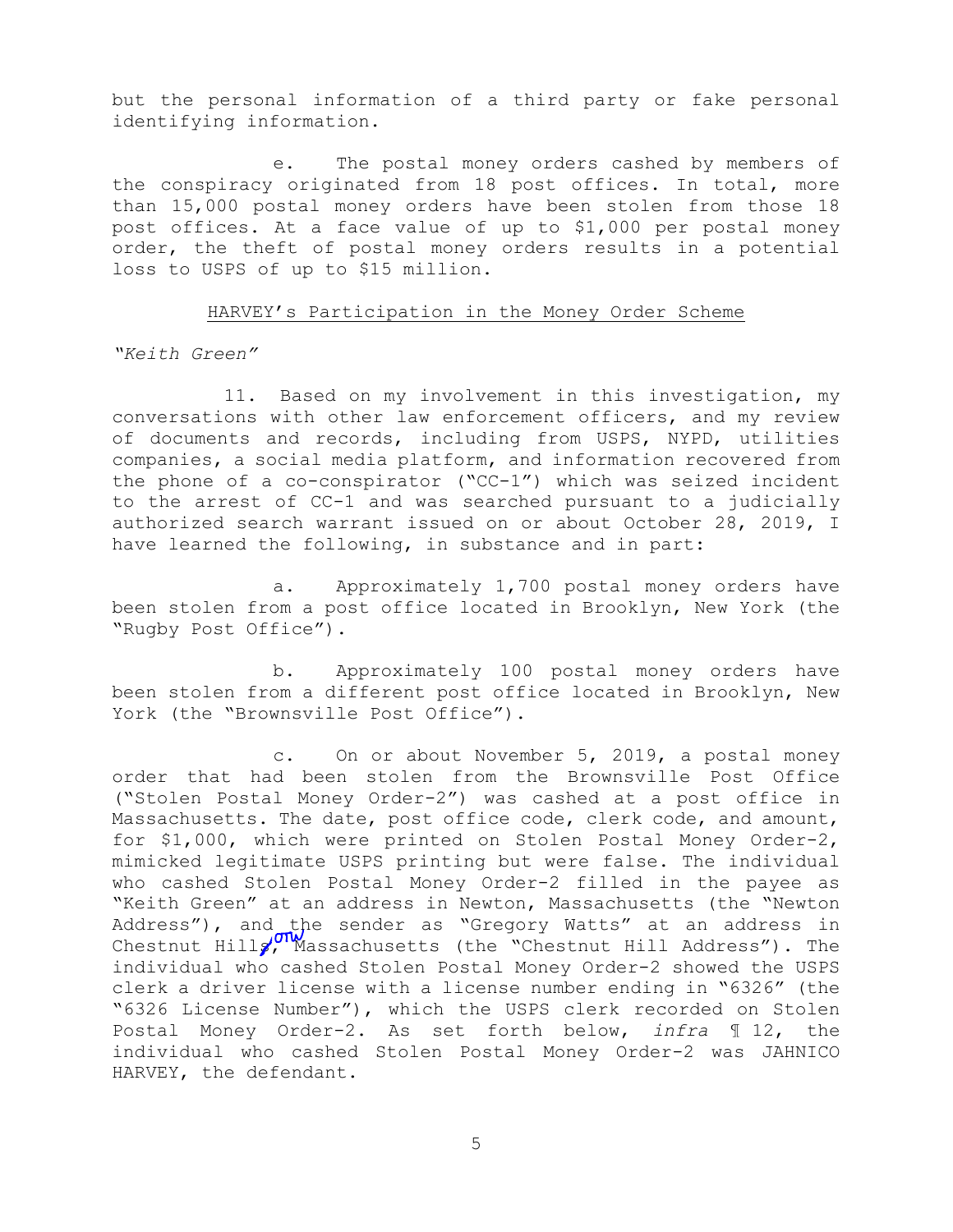d. On or about November 5, 2019, a postal money order that had been stolen from the Rugby Post Office ("Stolen Postal Money Order-3") was exchanged, at a post office in Massachusetts, for approximately three legitimate postal money orders, in the amounts of, respectively, \$500 ("Legitimate Postal Money Order-2"), \$290 ("Legitimate Postal Money Order-3"), and \$200 ("Legitimate Postal Money Order-4"). The date, post office code, clerk code, and amount, for \$990, which were printed on Stolen Postal Money Order-3, mimicked legitimate USPS printing but were false. The individual who exchanged Stolen Postal Money Order-3 filled in the payee as "Keith Green" at the Newton Address, and the sender as "Gregory Watts" at the Chestnut Hill Address. The individual who exchanged Stolen Postal Money Order-3 showed the USPS clerk the 6326 License Number, which the USPS clerk recorded on Stolen Postal Money Order-3. As set forth below, *infra* ¶ 12, the individual who exchanged Stolen Postal Money Order-3 was HARVEY.

e. The payee listed on Legitimate Postal Money Order-3 and Legitimate Postal Money Order-4 was CC-1. The sender listed on Legitimate Postal Money Order-2 was a second individual ("CC-2"). The payee listed on Legitimate Postal Money Order-2 was an associate of CC-2 ("Associate-1"), based on a review of bank and utilities records showing that Associate-1 and CC-2 reside at the same address, as well as social media posts indicating that they are associated.

f. On or about November 6, 2019, a postal money order that had been stolen from the Brownsville Post Office ("Stolen Postal Money Order-4") was cashed at a post office in Massachusetts. The date, post office code, clerk code, and amount, for \$1000, which were printed on Stolen Postal Money Order-4, mimicked legitimate USPS printing but were false. The individual who cashed Stolen Postal Money Order-4 filled in the payee as "Keith Green" at an address in Bethlehem, Pennsylvania (the "Bethlehem Address"), and the sender as "Gregory Watts" at the Chestnut Hill Address. The individual who cashed Stolen Postal Money Order-4 showed the USPS clerk the 6326 License Number, which the USPS clerk recorded on Stolen Postal Money Order-4. As set forth below, *infra* ¶ 12, the individual who cashed Stolen Postal Money Order-4 was HARVEY.

g. On or about November 6, 2019, Stolen Postal Money Order-1, which had been stolen from the Rugby Post Office, was exchanged, at a post office in Massachusetts, for approximately \$489 in cash and Legitimate Money Order-1 for \$500. The date, post office code, clerk code, and amount, for \$990, which were printed on Stolen Postal Money Order-1, mimicked legitimate USPS printing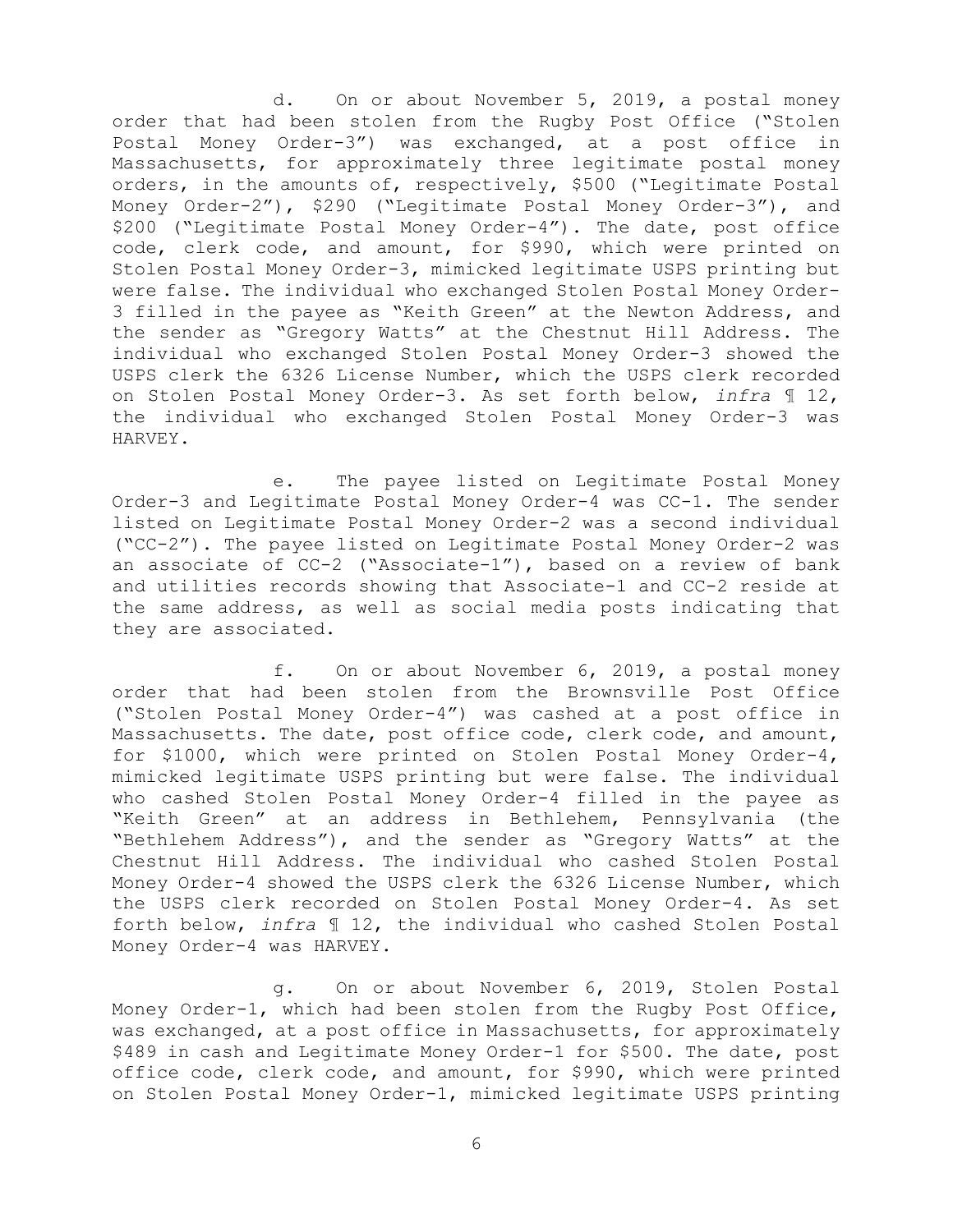but were false. The customer filled in the payee as "Keith Green" at the Bethlehem Address, and the sender as "Gregory Watts" at the Chestnut Hill Address. The individual who exchanged Stolen Postal Money Order-1 showed the USPS clerk the 6326 License Number, which the USPS clerk recorded on Stolen Postal Money Order-1. As set forth below, *infra* ¶ 12, the individual who exchanged Stolen Postal Money Order-1 was HARVEY.

h. The payee listed on Legitimate Money Order-1 was "Jahnico Harvey," at an address associated with HARVEY, based on a review of bank and NYPD records.

i. On or about December 3, 2019, HARVEY cashed, at a post office in Manhattan, Legitimate Money Order-1. HARVEY presented to the USPS clerk HARVEY's legitimate New York driver license, which the USPS recorded.

12. Based on my involvement in this investigation, my conversations with other law enforcement officers, including officers with the New York State Police (the "NYSP"), and my review of documents and records, including those provided by the NYSP and those in law enforcement databases, I have learned the following, in substance and in part:

a. On or about February 24, 2020, JAHNICO HARVEY, the defendant, and another individual were arrested in New Windsor, New York, by NYSP officers, in connection with allegedly stolen merchandise.

b. When NYSP Officers searched HARVEY incident to HARVEY's arrest, NYSP Officers identified a fraudulent Pennsylvania driver's license, which bears HARVEY's photograph but the name "Keith Green," and contains the Bethlehem Address and 6326 License Number.

c. NYPD databases show no record of "Keith Green," who is located at the Bethlehem Address and is associated with the 6326 License Number.

### *Mobile Payment App Transfers*

13. Based on my involvement in this investigation, my conversations with other law enforcement officers and representatives of a bank ("Bank-1"), and my review of documents and records, including from USPS and Bank-1, I have learned the following, in substance and in part: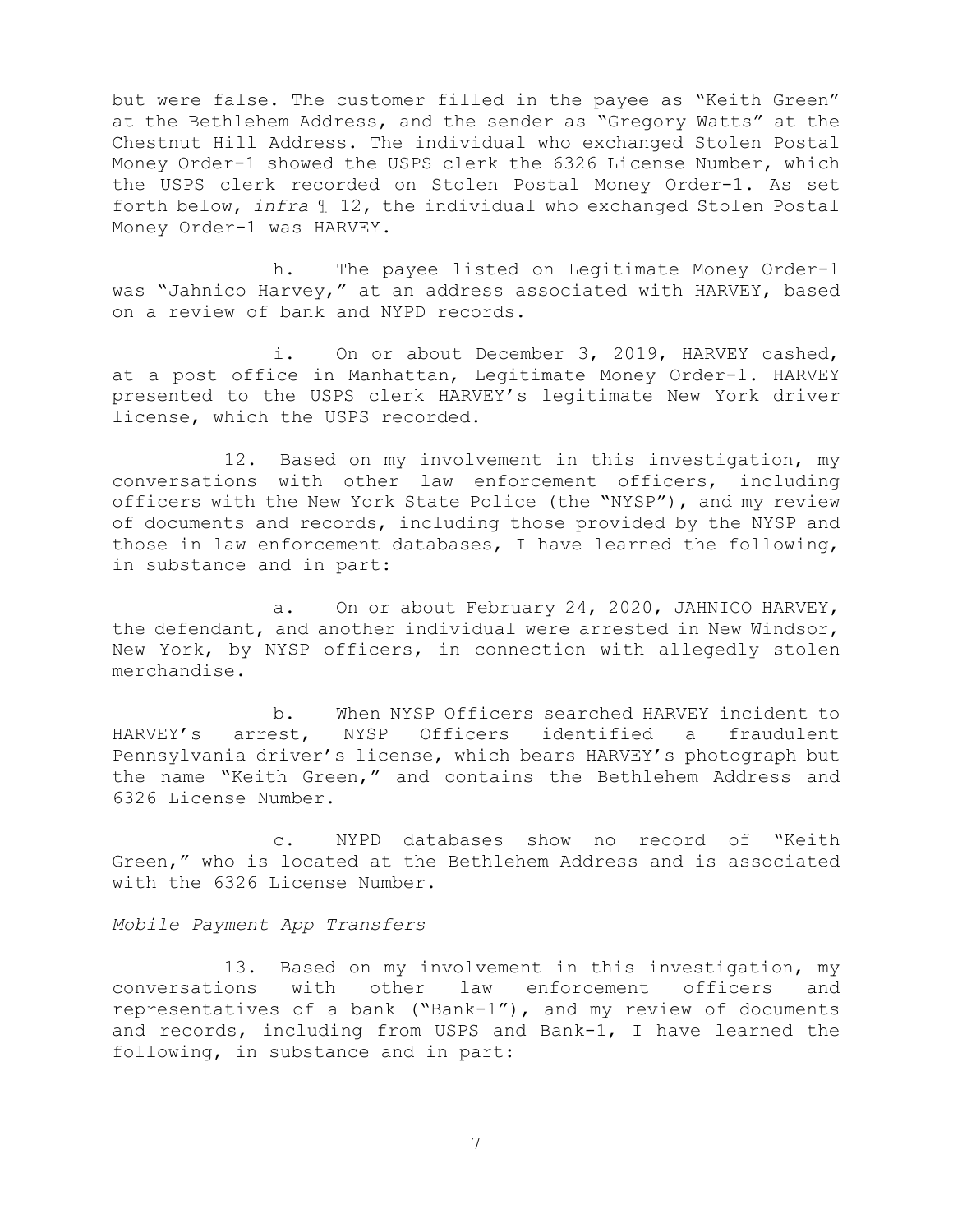a. Approximately 300 postal money orders have been stolen from a post office located in Manhattan (the "Greeley Post Office").

b. On or about August 7, 2019, approximately four postal money orders that had been stolen from the Greeley Post Office (the "Greeley Stolen Postal Money Orders"), were deposited at a branch of Bank-1 in the Bronx, New York, in the account of a third party ("Account-1"). The date, post office code, clerk code, and amount, for \$1,000 each, which were printed on Stolen Postal Money Order-1, mimicked legitimate USPS printing but were false.

c. On or about August 8, 2019, approximately two transfers of \$1,000 each were sent through a mobile payment application permitting peer-to-peer money transfers (the "Mobile Payment App"), from Account-1: (i) one transfer to an individual listed in Bank-1 records as "Jahnico Harvey," and (ii) one transfer to an associate of CC-1 ("Associate-2"). Based on a review of social media posts and information recovered from the phone of CC-1, CC-1 and Associate-2 are associated.

# **The Check Fraud Scheme**

# Overview of the Check Fraud Scheme

14. Based on my involvement in this investigation, my conversations with other law enforcement officers, and my review of documents and records, I have learned the following, in substance and in part:

a. From at least in or around January 2018, up to and including the present, in the Southern District of New York and elsewhere, JAHNICO HARVEY, the defendant, and others known and unknown, defrauded multiple national banks.

b. Members of the conspiracy recruited collusive accountholders who allowed members of the conspiracy to deposit fraudulent checks into their bank accounts.

c. Members of the conspiracy then withdrew money from the collusive bank accounts after banks made available funds associated with the fraudulent check deposits to the account, but before the banks discovered that the checks were fraudulent and would not clear.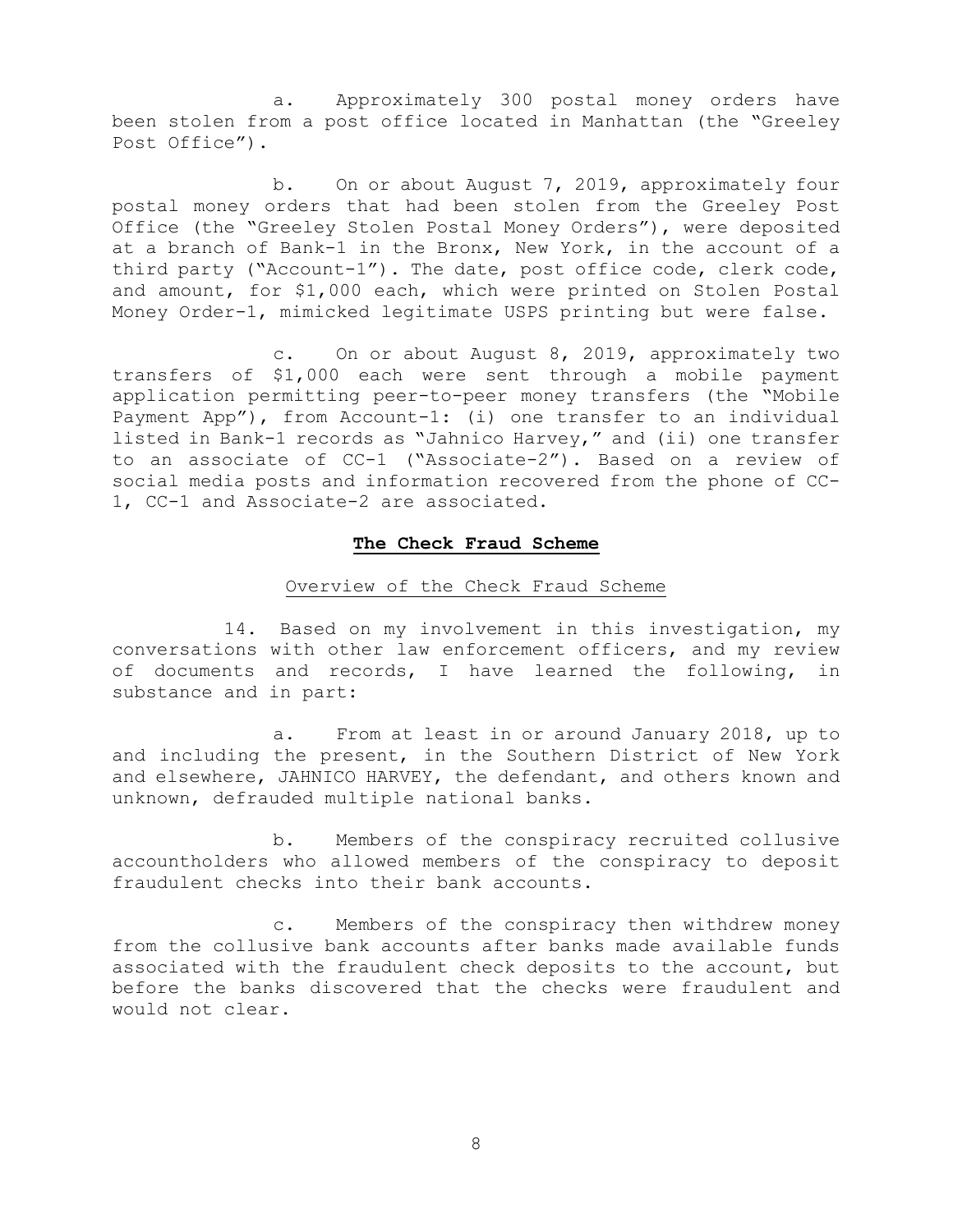# HARVEY's Participation in the Check Fraud Scheme

15. Based on my involvement in this investigation, my conversations with other law enforcement officers, and my review of records from several banks (together, the "Banks"), including a particular bank ("Bank-2"), and my conversations with employees of the Banks, including an employee of Bank-2, I have learned that from in or about July 2018 up to and including the present, JAHNICO HARVEY, the defendant, and others known and unknown, individually, and with each other and/or others, did deposit or attempt to deposit fraudulent checks into bank accounts not belonging to them. Specifically, I have learned in substance and in part:

a. The deposits of the Banks, including Bank-2, are insured by the Federal Deposit Insurance Corporation.

*Account-2* 

b. On or about July 10, 2018, a check ("Check-1") in the amount of approximately \$10,000 was deposited at a Bank-2 Automated Teller Machine ("ATM") in Manhattan, into a bank account of a third party ("Account-2"). Check-1 was later identified by Bank-2 as fraudulent.

c. On or about July 17, 2018, approximately \$2,500 was transferred through the Mobile Payment App, from Account-2 to an individual listed in Bank-2 records as "Jahnico I" with a phone number ending in -7068 (the "7068 Number").

d. A representative of a different bank ("Bank-3") confirmed that (i) the 7068 Number was associated with an account belonging to HARVEY at Bank-3 (the "HARVEY Bank-3 Account"), and (ii) in approximately August 2020, the phone number associated with the HARVEY Bank-3 Account was changed to a phone number ending in -0265 (the "0265 Number"). In or about April 2019, HARVEY supplied the 0265 Number to the NYPD in connection with reporting a crime.

*Account-3* 

e. On or about July 16, 2018, a check ("Check-2") in the amount of approximately \$5,000 was deposited at a Bank-2 ATM in Yonkers, New York, into a bank account of a third party ("Account-3"). Check-2 was later identified by Bank-2 as fraudulent.

f. On or about July 17, 2018, approximately \$2,500 was transferred through the Mobile Payment App, from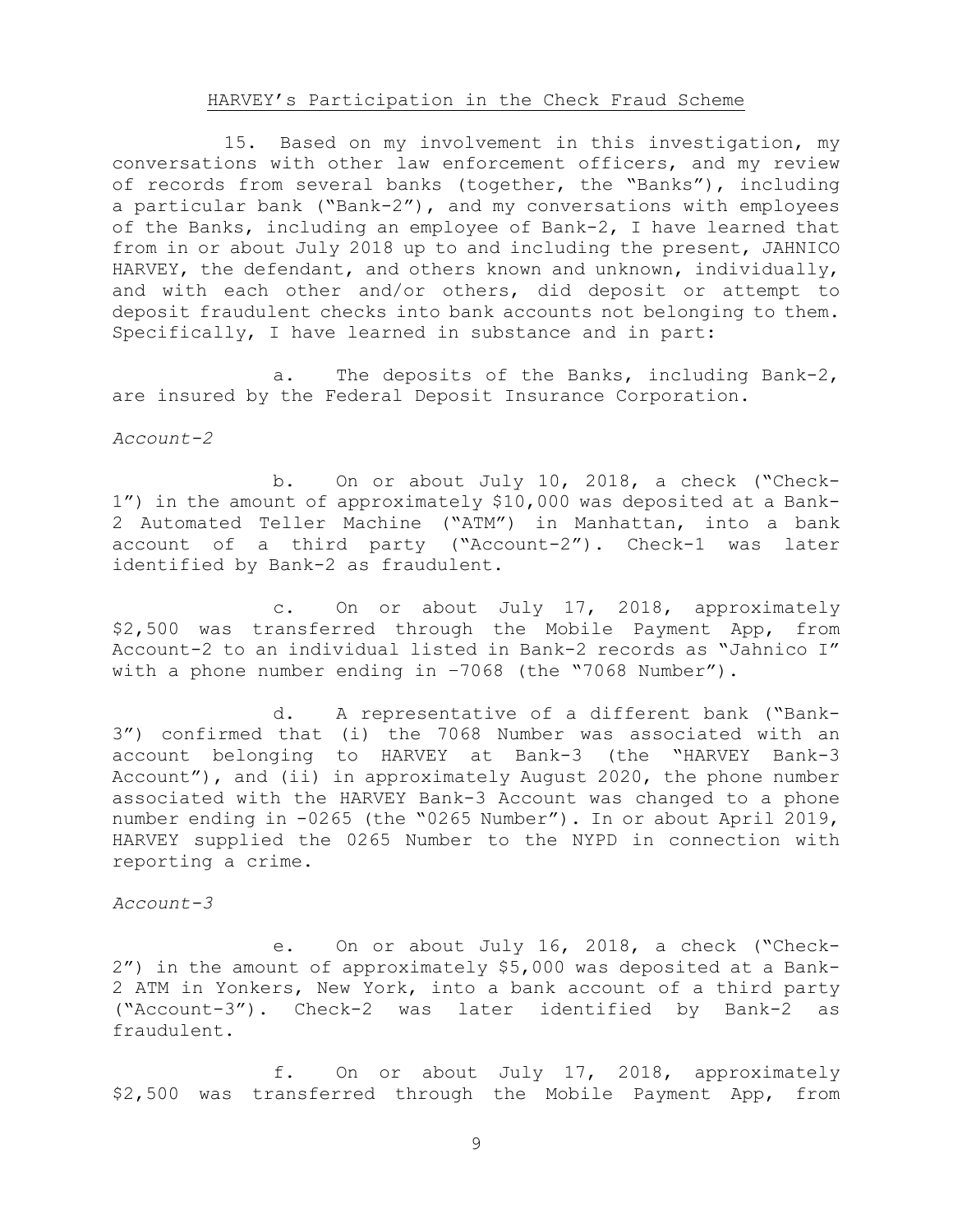Account-3 to an individual listed in Bank-2 records as "Jahnico I Harvey" with the 7068 Number.

*Account-4* 

g. On or about July 19, 2018, a check ("Check-3") in the amount of approximately \$7,500 was deposited at a Bank-2 ATM in Yonkers, New York, into a bank account of a third party ("Account-4"). Check-3 was later identified by Bank-2 as fraudulent.

h. On or about July 20, 2018, approximately \$2,500 was transferred through the Mobile Payment App, from Account-3 to an individual listed in Bank-2 records as "Jahnico I Harvey" with the 7068 Number.

*Account-5* 

i. On or about July 23, 2018, a check ("Check-4") in the amount of approximately \$7,500 was deposited at a Bank-2 ATM in Yonkers, New York, into a bank account of a third party ("Account-5"), by a person later identified as CC-1. Check-4 was later identified by Bank-2 as fraudulent.

j. On or about July 23, 2018, a person later identified as CC-1 attempted to withdraw approximately \$200 in cash from Account-5 at an ATM in Yonkers, New York.

k. On or about July 24, 2018, approximately \$2,500 was transferred through the Mobile Payment App, from Account-5 to an individual listed in Bank-2 records as "Nico" with the 7068 Number.

l. On or about July 24, 2018, a person later identified as HARVEY attempted to withdraw approximately \$1,000 in cash from Account-5 at an ATM in Manhattan. I have compared surveillance footage of the person withdrawing funds from Account-5, with photographic records maintained by the NYPD for HARVEY. Based on my comparison of the likeness of the individual making the withdrawal described above and the known photographs of HARVEY, I believe that the person making the withdrawal described above is HARVEY.

m. On or about July 24, 2018, a debit card linked to Account-5 was used to purchase two legitimate postal money orders for approximately \$980 each from a post office in the Bronx, New York, one of which listed HARVEY as the payee.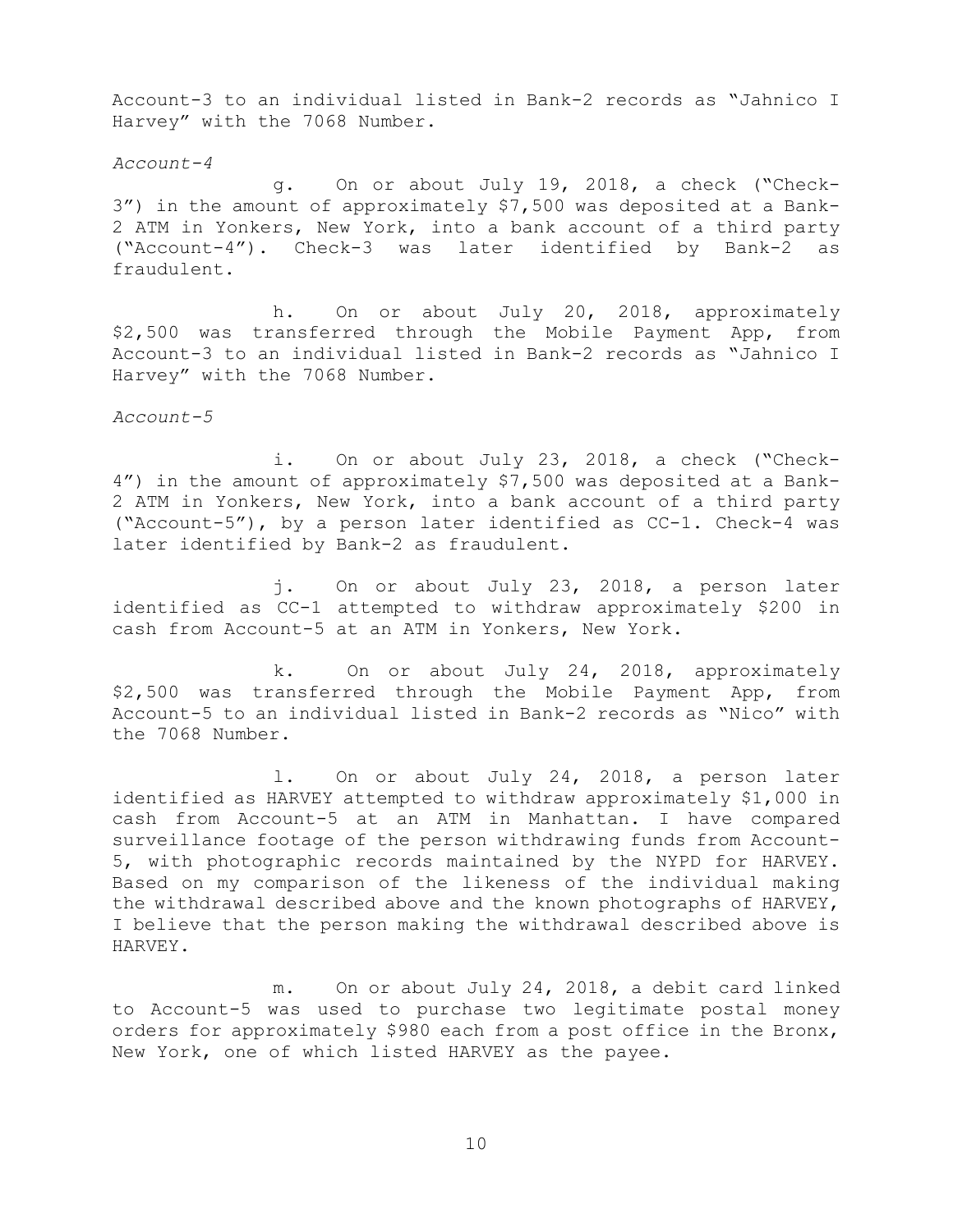*Account-6* 

n. On or about July 24, 2018, a check ("Check-5") in the amount of approximately \$9,000 was deposited at a Bank-2 ATM in Stamford, Connecticut, into a bank account of a third party ("Account-6"). Check-5 was later identified by Bank-2 as fraudulent.

o. On or about July 25, 2018, approximately \$2,500 was transferred through the Mobile Payment App, from Account-6 to an individual listed in Bank-2 records as "Jahnico I Harvey" with the 7068 Number.

*Account-7* 

p. On or about July 24, 2018, a check ("Check-6") in the amount of approximately \$9,000 was deposited at a Bank-2 ATM in Old Greenwich, Connecticut, into a bank account of a third party ("Account-7"). Check-6 was later identified by Bank-2 as fraudulent.

q. On or about July 25, 2018, approximately \$2,500 was transferred through the Mobile Payment App, from Account-7 to an individual listed in Bank-2 records as "Jahnico I Harvey" with the 7068 Number.

*Account-8* 

r. On or about July 27, 2018, a check ("Check-7") in the amount of approximately \$7,500 was deposited at a Bank-2 ATM in Yonkers, New York, into a bank account of a third party ("Account-8"), by persons later identified as CC-1 and an unknown co-conspirator ("CC-3"). Check-7 was later identified by Bank-2 as fraudulent.

s. On or about July 28, 2018, a person later identified as HARVEY attempted to withdraw approximately \$900 in cash from Account-8 at an ATM in Manhattan. I have compared surveillance footage of the person withdrawing funds from Account-8, with photographic records maintained by the NYPD for HARVEY. Based on my comparison of the likeness of the individual making the withdrawal described above and the known photographs of HARVEY, I believe that the person making the withdrawal described above is HARVEY.

t. On or about July 28, 2018, a debit card linked to Account-8 was used to purchase a legitimate postal money order, which listed HARVEY as the payee, from a post office in the Bronx, New York.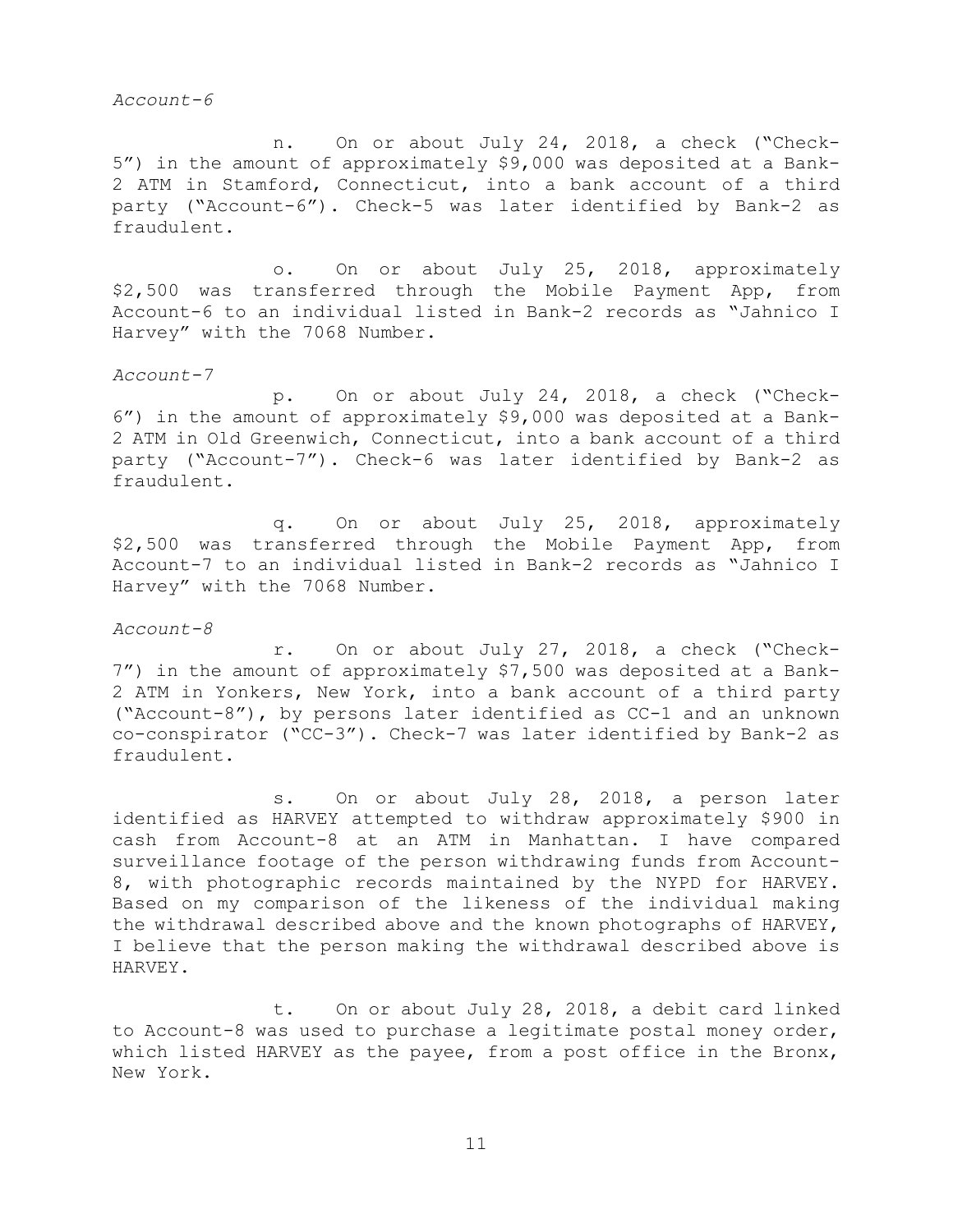*Account-9* 

u. On or about July 27, 2018, a check ("Check-8") in the amount of approximately \$7,500 was deposited at a Bank-2 ATM in Yonkers, New York, into a bank account of a third party ("Account-9"), by persons later identified as CC-1 and CC-3. Check-8 was later identified by Bank-2 as fraudulent.

v. On or about July 30, 2018, approximately \$2,490 was transferred through the Mobile Payment App, from Account-9 to an individual listed in Bank-2 records as "Jahnico I Harvey" with the 7068 Number.

*Account-10* 

w. On or about May 6, 2019, a check ("Check-9") in the amount of approximately \$2,500 was deposited through a mobile deposit, into a bank account of a third party ("Account-10"). Check-9 was later identified by Bank-2 as fraudulent.

x. On or about May 7, 2019, approximately \$2,500 was transferred from Account-10 to the account of an individual listed in Bank-2 records as "Jahnico" with the 7068 Number.

y. On or about May 18, 2019, a check ("Check-10") in the amount of approximately \$8,000 was deposited at a Bank-2 ATM in White Plains, New York, into Account-10. Check-10 was later identified by Bank-2 as fraudulent.